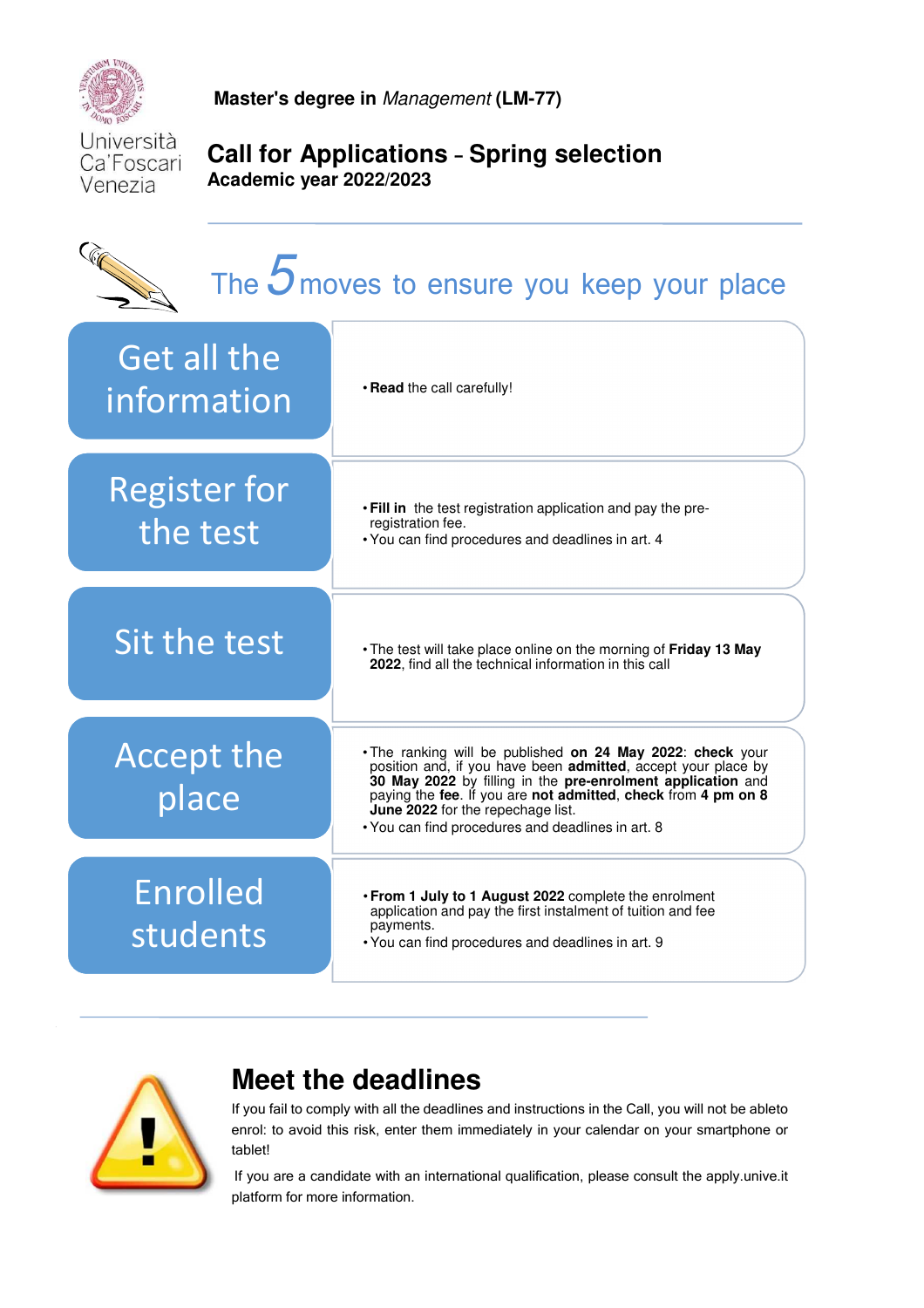## **Art. 1. Purpose of the call and general principles**

1. This call governs the enrolment procedures for the first year of the Master's degree programme in Management at the Ca' Foscari University of Venice for the Academic Year 2022/2023 .

2. Once enrolment in the Master's degree programme has been completed, suspension for enrolment in another degree programme, outgoing transfer and internal transfer are not allowed for the first year of the course.

3. The personal data provided by candidates<sup>1</sup> will be processed, in paper or electronic form, according to the regulations in force and included in the information available on the University website page: https://www.unive.it/pag/34663.

4. Candidates will be guaranteed access to the documents, in accordance with the provisions of Italian Law 241/1990 and subsequent amendments.

5. Candidates are advised not to wait until just before the deadlines governed by this call to complete the admission procedures for the degree programme in question. The University shall accept no liability for any malfunctions due to technical problems and/or overload of the communication line, and/or systems, or for any errors attributable to the actions of third parties, unforeseeable circumstances and force majeure.

## **Art. 2. Places available**

#### **Spring selection of 13 May 2022**

- 1. The places available in the spring selection for Italian, EU and non-EU students residing in Italy are as follows:
	- **45** for the Accounting and Finance curriculum;
	- **45** for the International Management curriculum;
	- **45** for the Innovation and Marketing curriculum.
- 2. The **total** places available for enrolment in the first year are as follows.
	- **70** for the Accounting and Finance curriculum;
	- **70** for the International Management curriculum;
	- **70** for the Innovation and Marketing curriculum.

3. The places not assigned in the spring selection will be made available in the summer selection that will take place on 21 July 2021.

4. **Of the total number of places indicated above**, the following are reserved for non-EU international students needing a visa to enter Italy for long-term stays who meet the requirements of the M.I.U.R. note – Prot. No. 1291 of 16 May 2008:

- 13 places for the Accounting and Finance curriculum;
- **14 places** for the International Management curriculum;
- **13 places** for the Innovation and Marketing curriculum.

Different forms of selection may be envisaged. Further information can be found in the course descriptions on the website dedicated to international student: apply.unive.it.

5. The enrolment of non-EU students residing abroad in possession of the requirements set out in the M.I.U.R. note - Prot. No. 1291 of 16 May 2008 is subject to the evaluation of academic qualifications, via the special online procedure available at apply.unive.it.

## **Art. 3. Admission requirements**

1. Except as provided for in the following paragraph, admission is subject to possession of one of the following academic qualifications:

degree;

 $\overline{a}$ 

- degree under the old university system (before Ministerial Decree 509/1999) or university diploma;
- for students with a qualification obtained abroad: at least a three-year degree, subject to evaluation of the studies completed by the competent Educational Board.

2. Those who do not possess the qualifications referred to in the previous paragraph may also participate in the selection. Enrolment on the Master's degree programmes covered by this call shall in any case be subject to **graduating within the deadlines established by art. 9 of this call for the completion of enrolment.** 

3. EU and non-EU students with a qualification obtained abroad must necessarily undergo a preliminary online evaluation on the apply.unive.it platform. Further information on procedures and deadlines can be found on the "Preliminary evaluation for international students" web page available at the following link: https://www.unive.it/pag/12520/

4. Enrolment also requires possession of at least level B2 in English. The list of recognised certificates and exemptions are published on the dedicated page (www.unive.it/language-requirements).

<sup>&</sup>lt;sup>1</sup> From now on, for the sake of simplicity, the text of this call shall use the male gender to indicate the people to whom it is addressed, even if they include both genders.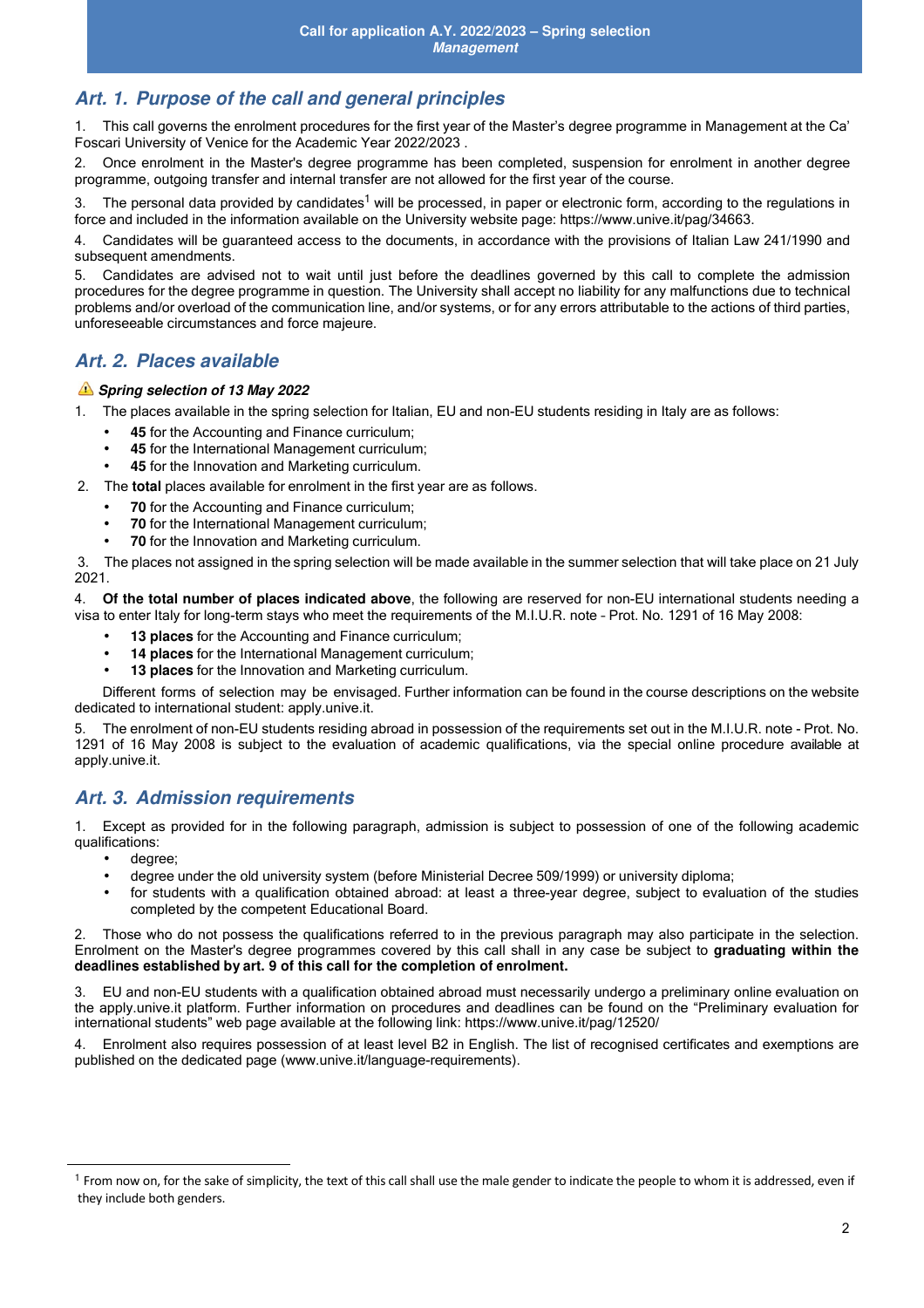## **Art. 4. Admission procedure**

Check that all phases of the online pre-enrolment procedure have been completed correctly and pay the pre-enrolment feeof €30.00 by 2 May 2022. Applications submitted after the deadline or using methods other than those foreseen by this article shall not be considered.

#### **4.1. Online pre-enrolment**

- a) To participate in the selection, candidates must pre-enrol online by **12 noon** on **2 May 2022.**
- b) The online pre-enrolment procedure includes:
	- **registration** on the university website (www.unive.it/registrazione or www.unive.it/registration).
	- Those who already possess access credentials to the Reserved Area, either for being former students or for having applied to other University programmes or courses, will not be required to register.
		- it is possible to **access the reserved area** of the www.unive.it website in three ways, depending on the student's status:  $\circ$  those who already have a student number and password (because they are former students of the university) can log in with these credentials;
			- $\circ$  candidates of Italian nationality, or currently residing in Italy, who do not have a student number and password, must log in with SPID. To obtain the SPID https://www.spid.gov.it/
			- $\circ$  students of a nationality other than Italian, who are not currently in Italy and who do not have a student number and password, may request access credentials via the link www.unive.it/nospidaccess;
	- **enrolment for selection**, by logging in to the Reserved Area of the website www.unive.it and selecting **Admission test**. To perform this procedure, in particular:
		- o candidates must enter the details of a valid identification document and upload a copy (identity card, passport or driving licence);
		- o candidates must indicate a maximum of two Master's degree programmes for which they wish to enrol (see point 4.2);
		- o candidates must enter their academic results as indicated in point 4.3 below;
		- o the pre-enrolment fee payment button will be displayed (see point 4.4)
		- o candidates must print the receipt for enrolment for the admission test which shows the pre-enrolment number that will be used in the final ranking publication. The pre-enrolment procedure is completed only by printing the pre-enrolment receipt.
- c) Candidates must also upload:
	- signed self-certification of degrees with exams, or of enrolment with exams for undergraduates (which includes: University of graduation, degree class and programme, graduation date and mark, exams taken with relative subject area, weight in credits and mark);
	- where held, a recognised language certificate attesting to at least level B2 in English or the special self-certification form in cases of exemption.

d) Once the online procedure has been completed, candidates shall receive a confirmation email at the email address provided during registration.

e) Once the pre-enrolment procedure has been completed, changes may only be made to the choice of curricula of the Master's degree programmes and no later than 12 noon on 2 May 2022.

f) In the event of difficulties in completing the pre-enrolment procedure, candidates can request support from the Enrolment Area, on the page: www.unive.it/faqsforstudents.

#### **4.2. Choice of curricula**

a) During the pre-enrolment phase, candidates can choose **a maximum of two curricula** for which they wish to take the admission test, expressing an order of preference (1st and 2nd choice) that will be binding for enrolment purposes.

b) If the candidates are not classified for admission is the ranking of their 1st choice, their position in the 2nd choice ranking will be considered.

c) The choice of curricula of the Master's degree programme for which to take the admission test can only be changed up to 12 am on 2 May 2022. Candidates who wish to change their preferences can click on "Edit enrolment" and must fill out the application in full again.

Example: Mario Rossi chose to compete for the Accounting and finance curriculum (1st choice) and the Innovation and marketing curriculum (2nd choice).

Were Mario classified for admission in the rankings for both choices, he would only be admitted to the Accounting and finance (1st choice) curriculum and his successful placement in the Innovation and marketing (2nd choice) ranking would be cancelled. Mario would then be able to accept the place and register for the Accounting and finance (1st choice) curriculum only. Were he not admitted to the Accounting and finance (1st choice) curriculum but admitted to the Innovation and marketing (2nd choice) curriculum, he could:

- **accept** the place in the Innovation and marketing curriculum (2nd choice): in this case the student must subsequently complete the enrolment process, failing which they will be disqualified from the Innovation and marketing curriculum (2nd choice) and may not under any circumstances apply to transfer to the Accounting and finance curriculum (1st choice);
- **not accept** the place for the Innovation and marketing curriculum (2nd choice) and compete for any places that may become available following ranking changes due to withdrawals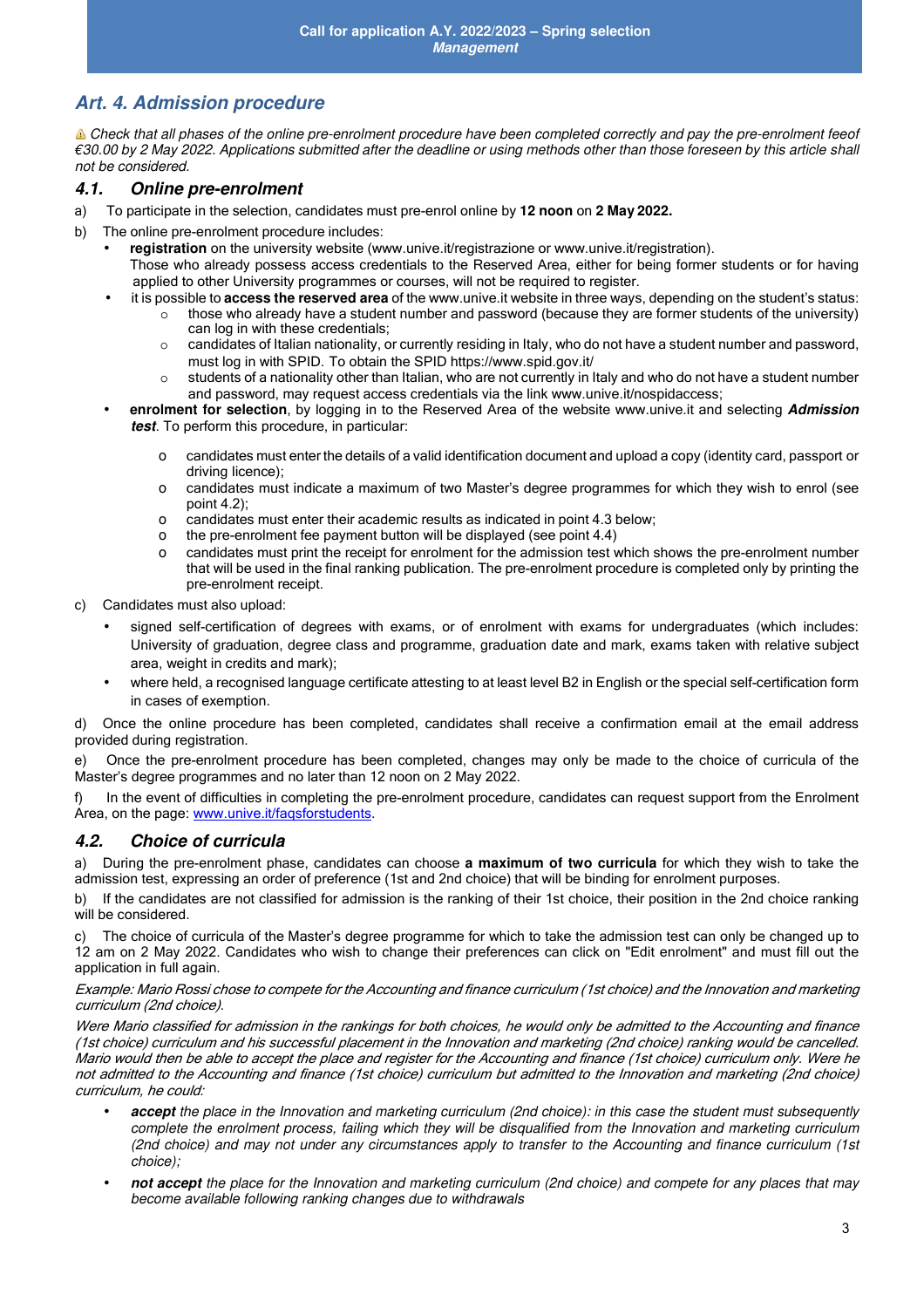In the event that the candidate is not admitted to both rankings, they may only enrol if they become classified for admission after ranking changes due to withdrawals (see art. 8, point 2).

#### **4.3. Academic results to be entered in the online pre-enrolment procedure**

a) For the purposes of the ranking referred to in art. 7, candidates must enter in the online pre-enrolment procedure the weighted average of the marks for exams taken.

#### **4.4. Pre-enrolment fee**

a) The payment function is activated at the end of the online pre-enrolment procedure: candidates will see a "payments" button for the guided payment procedure.

- b) The pre-enrolment fee of  $\epsilon$ 30.00 must be paid after completing the online pre-enrolment procedure (see point a above).
- c) Forms of payment other than those indicated above are not accepted.
- d) The pre-enrolment fee shall not be refunded under any circumstances.

#### **4.5. Support for candidates with disabilities and candidates diagnosed with specific learning disabilities (DSAs)**

a) The test is organised by the University taking into account the individual needs of candidates with disabilities, in accordance with Italian Law no. 104/1992 and subsequent amendments and students with DSAs pursuant to Italian Law no. 170/2010.

b) Should candidates with a disabilities or specific learning disabilities wish to use individualised methods for performing the admission test, they must submit a specific request, attaching the relevant medical certification. The requests will be assessed on the basis of the documentation presented. In particular:

- candidates with disabilities can sit the admission test using the necessary aids and with additional time relative to the specific disability;
- candidates with specific learning disorders (DSAs), as referred to in Italian Law no.170/2010, shall benefit from additional time (30% more) for completing the admission test. In cases of particular certified serious disability, further measures are possible to ensure equal opportunities in completing the test.
- c) Candidates must submit the request for aid during the online pre-registration; in particular, candidates must:
	- state the type and degree of disability/disorder:
	- specify any special features of the aid requested;
	- attach a certification/diagnosis attesting to having the disability/disorder declared in .PDF format. The DSA diagnosis must have been issued no earlier than 3 years ago by NHS structures or by accredited specialists and facilities.
- d) To guarantee the provision of the service, it is preferable that candidates requesting aids pre-enrol by **26 April 2022.**
- e) For information, please contact the University Disability and DSA Service by writing to disabilita@unive.it.

## **Art. 5. Admission test**

#### **5.1. Test topic and score**

- a) The test is in **3 parts**:
	- 1) **fatal questions 5 questions;**<br>2) **basic content 35 questions:**
	- 2) **basic content** 35 questions;<br>3) **specialist content**, specific fo
	- 3) **specialist content,** specific for each Master's degree programme curriculum 10 questions.
- b) The test lasts a maximum of 50 minutes (60 minutes for those participating in the selection for two curricula).
- c) The score will be attributed as follows:
	- 1) for the **fatal questions**: 1 point for the correct answer, 5 points for no answer, incorrect or multiple answers;<br>2) for **basic content** and **specialist content**: 1 point for the correct answer, -0.25 for incorrect an
	- 2) for **basic content** and **specialist content**: 1 point for the correct answer, -0.25 for incorrect answers, 0 points for no answer.
- d) The ranking will be drawn up by assigning a score ranging from 0 to 50.

#### e) Contents and procedures:

#### **Part 1 - fatal questions**

The questions, one per topic and the same for the three Master's degree programme curricula covered by this call, will beon the following topics:

- Accounting/Budget Analysis;
- Cost Analysis and Management Control;
- Business Management;
- Marketing; • Finance.

#### **Part 2 - basic content**

The questions, the same for the three Master's degree programme curricula covered by this call, will be on the following topics:

- Accounting, Budget Analysis, Cost Analysis and Management Control;
- Business Management, Marketing and Strategy;
- Finance;
- Organisation, Human Resource Management;
- Banking Intermediaries and Financial Markets.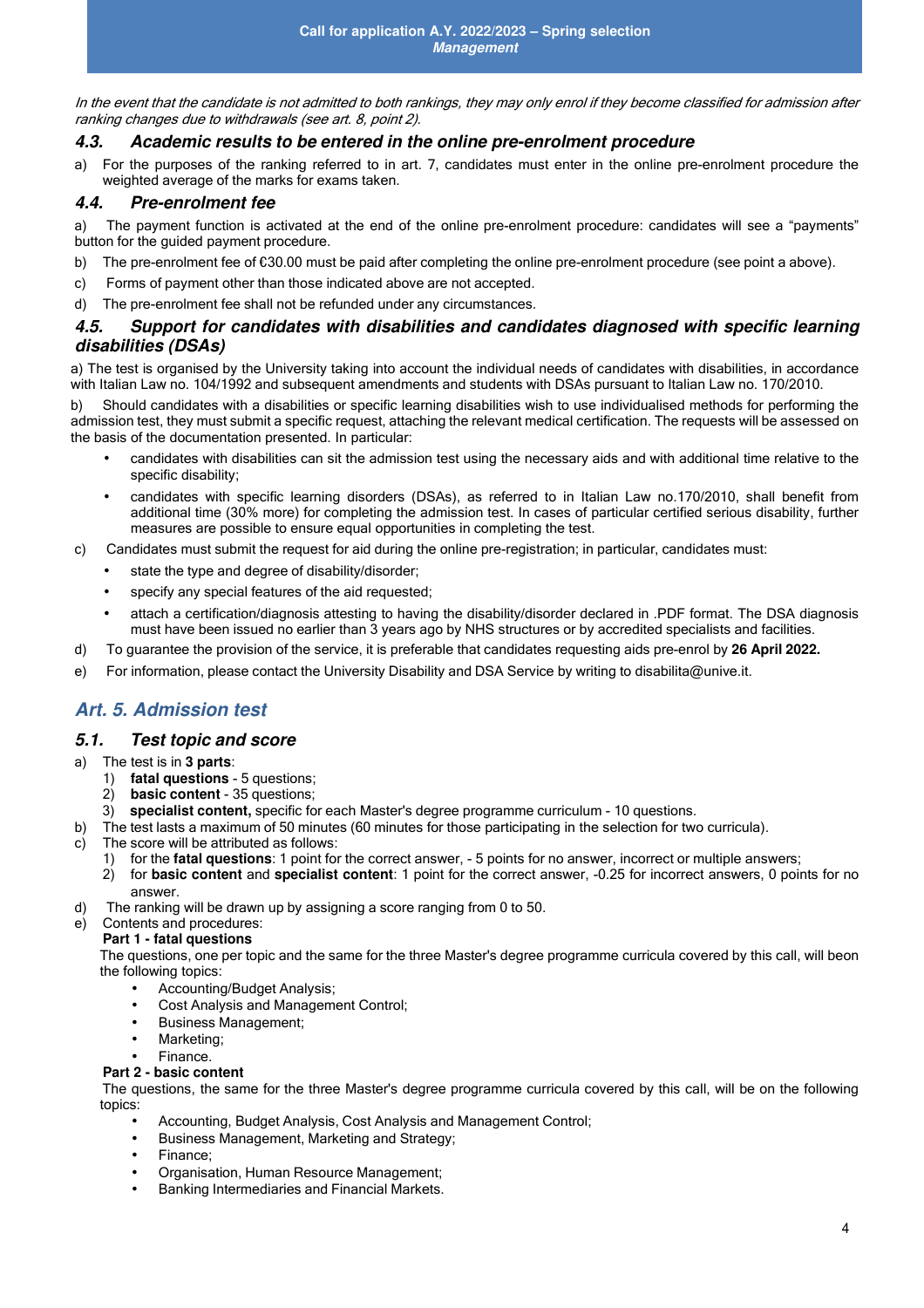#### **Part 3 - specialist content**

The questions, specific for each curriculum, will be on the following topics:

For the Accounting and Finance curriculum:

- Finance:
- Accounting, Budget Analysis;
- Cost Analysis and Management Control.

For the International Management curriculum:

- Cost Analysis and Management Control;
- Business Management, Strategy.

For the Innovation and Marketing curriculum:

• Business Management, Strategy;

Marketing.

f) A reference bibliography will be published under Enrol>Admission menu on the website of the Master's degree programme, which you can use to prepare for the admission test.

The test will be administered in English.

### **Art. 6. Online admission test procedure**

#### **6.1. Method and time of convocation**

- a) The admission test will take place online on the morning of Friday 13 May 2022**.**
- b) Candidates will take the test from home and must be equipped with:
	- − a PC (operating system: Windows 8, or later, or LINUX) or MAC (MAC-OS 10.14, or later) equipped with webcam and microphone. The use of GOOGLE CHROME (min. version 81.0) as a browser is mandatory.
	- Internet connection with a minimum upload and download speed of 1.5 Mbps. In any case, qualification for the exam is subject to a system check in which you will be asked, in the days preceding the test, to carry out a session to check your equipment and connectivity.
	- − a Smartphone or tablet (Android min v.4.1 iOS min. v.8) equipped with a webcam. The use of a Wi-Fi connection is also recommended. You will be asked during the procedure to download an APP on your smartphone/tablet (34MB) from Google Play or App Store (depending on whether your smartphone runs an Android or iOS operating system).

The Tablet can ONLY be used to replace the Smartphone, not the PC (or MAC).

c) Candidates will take the test in virtual classrooms that will be supervised by the exam commissioners remotely.

d) During the test, no additional devices are permitted other than those listed above, headphones or earphones. It is forbidden to speak, go to the bathroom, consult books, texts, web pages.

e) The room used to take the test must be sufficiently well-lit and only the candidate taking the test may be present in the room.

f) The whole test will be recorded and may be viewed by the commission even after the test has been completed.

g) A few days after pre-enrolment has ended, candidates will receive an email at the address indicated during registration, indicating the test procedures and the precise time of the start of the test.

h) Candidates must check that they have entered the email address correctly during registration and should check the SPAM folder.

i) The guidelines for taking the test can also be viewed in a special video that can be reached from the page www.unive.it/degree/em13 under the menu Enrol>Admission.

#### **Art. 7. Rankings**

1. Candidates shall be included only in the rankings of the curricula of the Master's degree programme for which they have correctly pre-enrolled, following the procedures described in art. 4 above. The admission test results will be linked to the preenrolment number received during the selection pre-enrolment.

2. Candidates must achieve at least **10 points** in the admission test referred to in art. 5 above in order to be eligible for the ranking.

3. The merit rankings of those admitted for each curriculum of the Master's degree programme are drawn up exclusively on the basis of the score obtained in the test. In the event of a tie, priority is given to the candidate with the highest weighted average of marks for exams taken. In case of further tie, priority is given to the younger candidate.

4. The persons concerned shall not be notified by the university in writing or by telephone.

5. The rankings will be published on **24 May 2022** on the University website (www.unive.it), under the menu Academics and services> Bachelor's and Master's degrees, selecting the chosen degree programme, then selecting Enrol> Evaluation results. The persons concerned shall not be notified by the university in writing or by telephone.

6. The ranking will also highlight the personal preparation, the minimum curricular requirements for access to the Master's degree programmes referred to in this call and any mandatory language proficiency required, as specified in art. 10 below.

7. The condition of non-winner eligible candidate (a candidate who has obtained at least a minimum total score of 10 points in the admission test, but who has not been classified for admission in the ranking list and thus is not able to enrol) applies only to the ranking list relative to the present call and does not give any right to access the places for the Master's degree courses that will be made available in the following selection.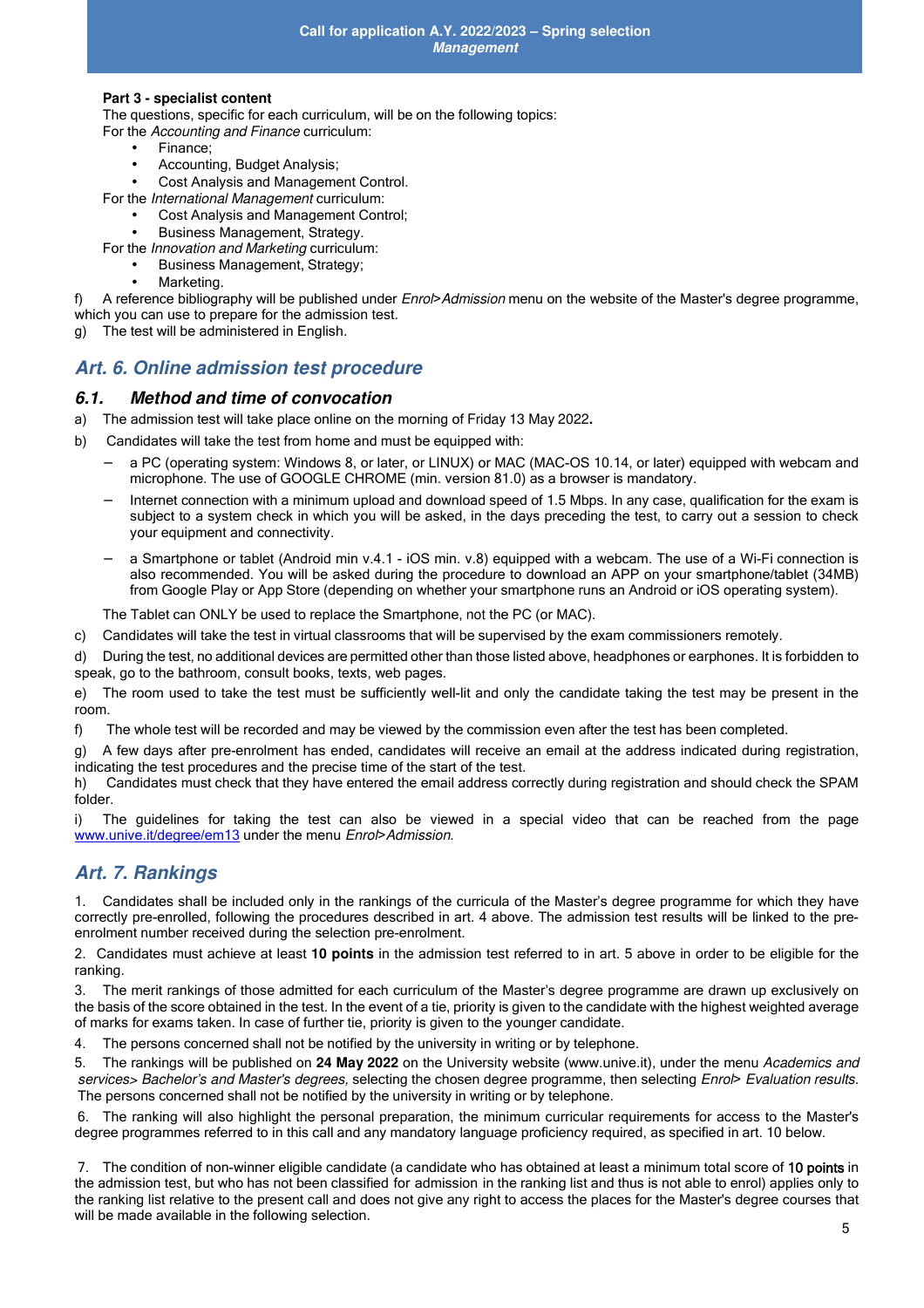## **Art. 8. Enrolment of selected students and ranking changes due to withdrawals**

#### **8.1. Acceptance of the place and choice of course**

a) Candidates classified for admission in the ranking must accept the place through the dedicated online procedure by **30 May 2022.** 

b) **When accepting a place, candidates choose the curriculum of the Master's degree programme for which to enrol**: subsequent enrolment for a different degree curriculum shall not be permitted, even if the candidate has included it among the pre-enrolment preferences.

c) The acceptance procedure consists of two steps:

- compilation of the online pre-enrolment application;
- payment of the pre-enrolment fee of €200.00. This fee is non-refundable, even in the event of failure to enrol.

d) **Compilation of the online pre-enrolment application:** candidates must log in to the Reserved Area of the website following the procedure used for the pre-enrolment procedure and select **Immatricolazione**> corsi ad accesso programmato. After choosing the degree programme, candidates must upload a passport-size photograph in .JPG format to complete the enrolment application procedure.

e) **Payment of the pre-enrolment fee**: at the end of the pre-enrolment application, candidates will see a "payments" button for the guided payment procedure.

f) Candidates classified for admission in the rankings who fail to enrol in the required manner shall be considered to all intents and purposes to have withdrawn from application.

g) Any places vacated following withdrawal shall be made available via repechage, according to the methods indicated below.

#### **8.2. Repechage procedure and ranking changes due to withdrawals**

a) On **8 June 2022** at **4 pm**, a notice will be published on the University website with the number of places still available.

b) Eligible candidates interested in being assigned a place must submit a repechage application from **8 to 9 June 2022**, selecting the dedicated option within the reserved area under the item "Admission test".

c) The repechage rankings shall be published on the university website on **14 June 2022 at 4 pm**.

d) Candidates admitted to the repechage rankings must accept the place according to the procedure indicated in art. 8.1 above by **16 June 2022**.

e) On **22 June 2022**, a notice shall be published on the University website showing the number of places still available and the procedures for accepting places for candidates still classified for admission in the repechage list.

#### **8.3. Withdrawal**

a) Candidates classified for admission in the rankings who do not accept the place in the manner indicated above shall be considered to all intents and purposes to have withdrawn from application but may participate in the following selections by repeating the full competition registration procedure.

#### **Art. 9. Enrolment**

#### **9.1. Deadlines for enrolment**

a) Candidates who have successfully accepted the place in the manner indicated above must enrol, under penalty of removal from the ranking, between **1 July** and **1 August 2022**, according to the procedures described below.

b) Only candidates who have obtained their degree by 1 August 2022 at the latest will be able to enrol.

#### **9.2. Enrolment procedure**

a) Enrolment may only be performed according to the procedures outlined below.

- b) The enrolment procedure consists of two steps:
	- updating the enrolment application;
	- payment of the first instalment of tuition and fee payments.
- c) **Updating the enrolment application:** candidates must log in to the Reserved Area of the website using the username and password assigned at the end of the registration procedure, select "Immatricolazione" (Enrolment) and click on "Modifica domanda" (Edit application). Candidates must upload:
	- language certificates of proficiency in English level B2 or self-certification in cases of exemption;
	- disability certification for students with degree of disability of 66% or more, with the right to exemption from university fees, or with degree of disability of between 50% and 65%, with the right to reduced fees;
	- for students with academic qualifications achieved abroad, any documentation that the candidate was unable to produce during the assessment of admission requirements through the special online procedure available at apply.unive.it;
	- any other documents useful for enrolment:
	- self-certification of graduation with exams only for those who took part in the selection process as undergraduates.
- d) **Payment of the first instalment of tuition and fee payments**: candidates must log in to the Reserved Area of the website Area using the username and password assigned at the end of the registration procedure and select **Immatricolazione**  (**Enrolment**). Candidates will see a "payments" button for the guided payment procedure. The first instalment of tuition and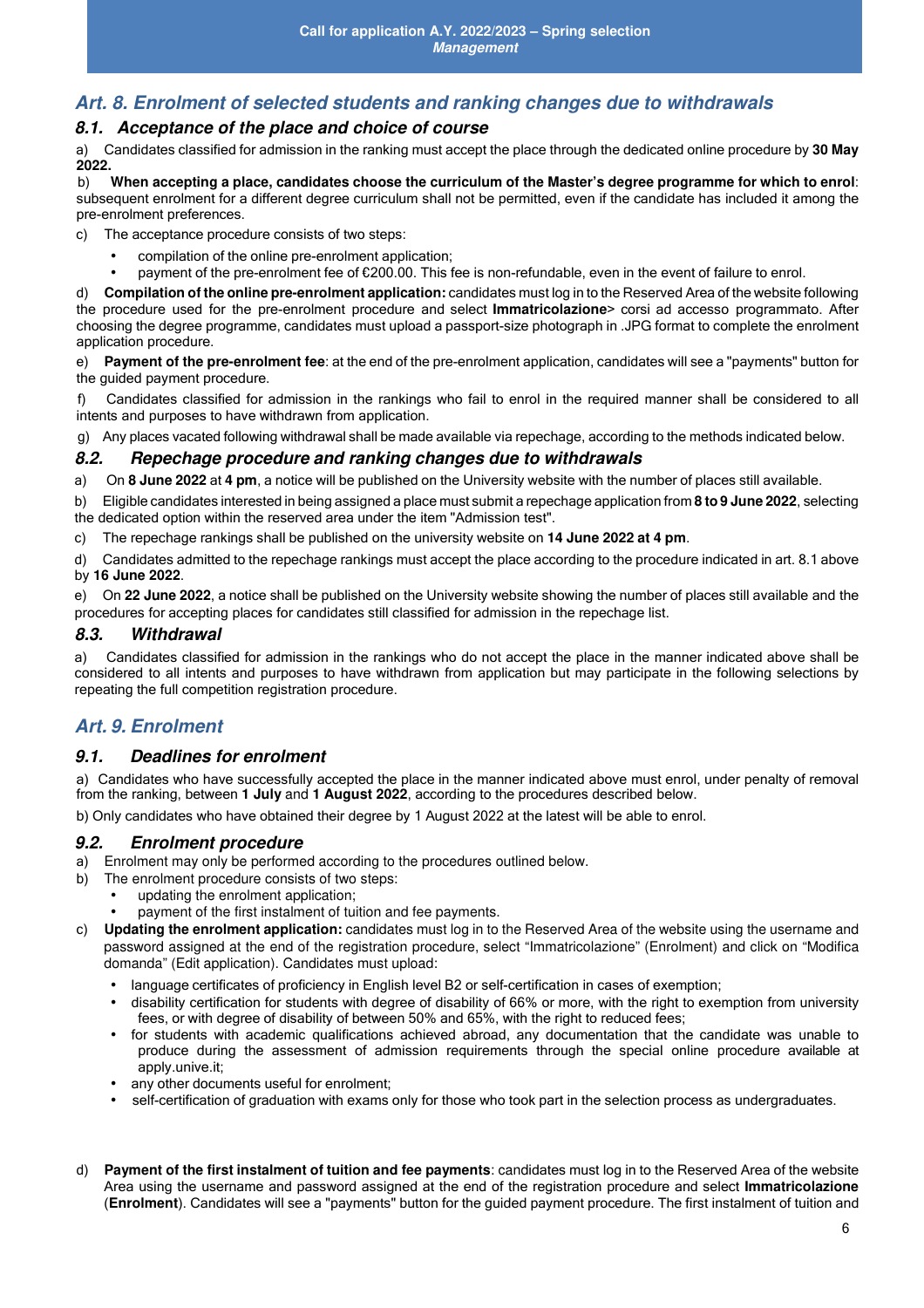fee payments will be deducted from the pre-enrolment fee paid upon acceptance of the place.

- e) Students who are entitled to do so may pay the already reduced amount of the first instalment in accordance with the administrative provisions available at www.unive.it/tuitionfees.
- f) Once the first instalment is paid and enrolment has been completed, this amount cannot be refunded in any circumstances.
- g) Non-EU students residing abroad and students with a qualification obtained abroad must also have had their academic qualifications assessed via the special online procedure and must enrol within the deadlines given in point 9.1 of this article. For information, please contact the Welcome Department (welcome@unive.it).

#### **9.3. Completion of enrolment**

a) Updating academic qualification information and paying the first instalment **do not lead to the automatic enrolment** of the student. Enrolment will be completed within **seven working days** following payment and notified via email.

## **Art. 10. Verification of the requirements for admission to the Master's degree programmes**

1. Admission to a Master's degree programme is subject to candidates possessing adequate personal preparation and specific curricular requirements.

2. For admission to the Master's degree programme covered by this call, the personal preparation is verified through the admission test. Candidates who acquire at least **10 points** in the admission test are therefore judged to have adequate personal preparation.

3. For all the curricula of the Master's degree programme covered by this call, the minimum curricular requirements for enrolment are fulfilled by graduates from degree classes L-18 and L-33 pursuant to Min. Decree 270/04, classes 17 and 28 pursuant to Min. Decree 509/99 and or equivalent four-year degree. Graduates from other degree classes must have acquired a minimum of 60 credits distributed as follows:

- 20 credits in Business in the areas: SECS-P/07-08-09-10-11 (with at least one exam in SECS P/07);
	- 40 credits in the following areas, with at least one exam for each of the 3 areas:
		- Economics SECS-P/01-02-03-04-05-06-12;
		- Law IUS/01-04-05-07-09-10-12-13-14;
		- Statistics/Mathematics MAT/02-03-05- 06-08-09 and SECS-S/01-03-06.

4. Admission to the Master's degree programme covered by this call requires level B2 English at the time of enrolment. Exemption is granted to candidates who have been awarded one of the certificates listed or meet the exemption requirements described on the dedicated web page (www.unive.it/language-requirements). Students who fail to certify B2 proficiency in English **cannot be enrolled**.

## **Art. 11. Transfers, Internal Transfers, Enrolment with credit transfer**

1. Transfers from other universities and internal transfers to the first year of the Master's degree programme covered by this call are not permitted. Transfers to other universities are not permitted once enrolment in the first year of the course has been completed.

2. All those who intend to enrol with credit transfer must still participate in the selection covered by this call for applications:

- Candidates who are awarded up to **47 credits**, if admitted to the rankings referred to in art.7 of this call, may enrol in the first year of the course in the manner indicated in the articles 8 and 9 above;
- Candidates who are awarded **48 credits** or more will not be included in the rankings referred to in art.7 of this call and may enrol on the basis of the places available in the second year of the curricula of the Master's degree programme covered by this call.

3. Procedures and deadlines for enrolment with credit transfer are available on the University website www.unive.it/degree/em13, following the path Academics and services>Bachelor's and Master's degrees, selecting the chosen Degree programme, then Enrol> Admission.